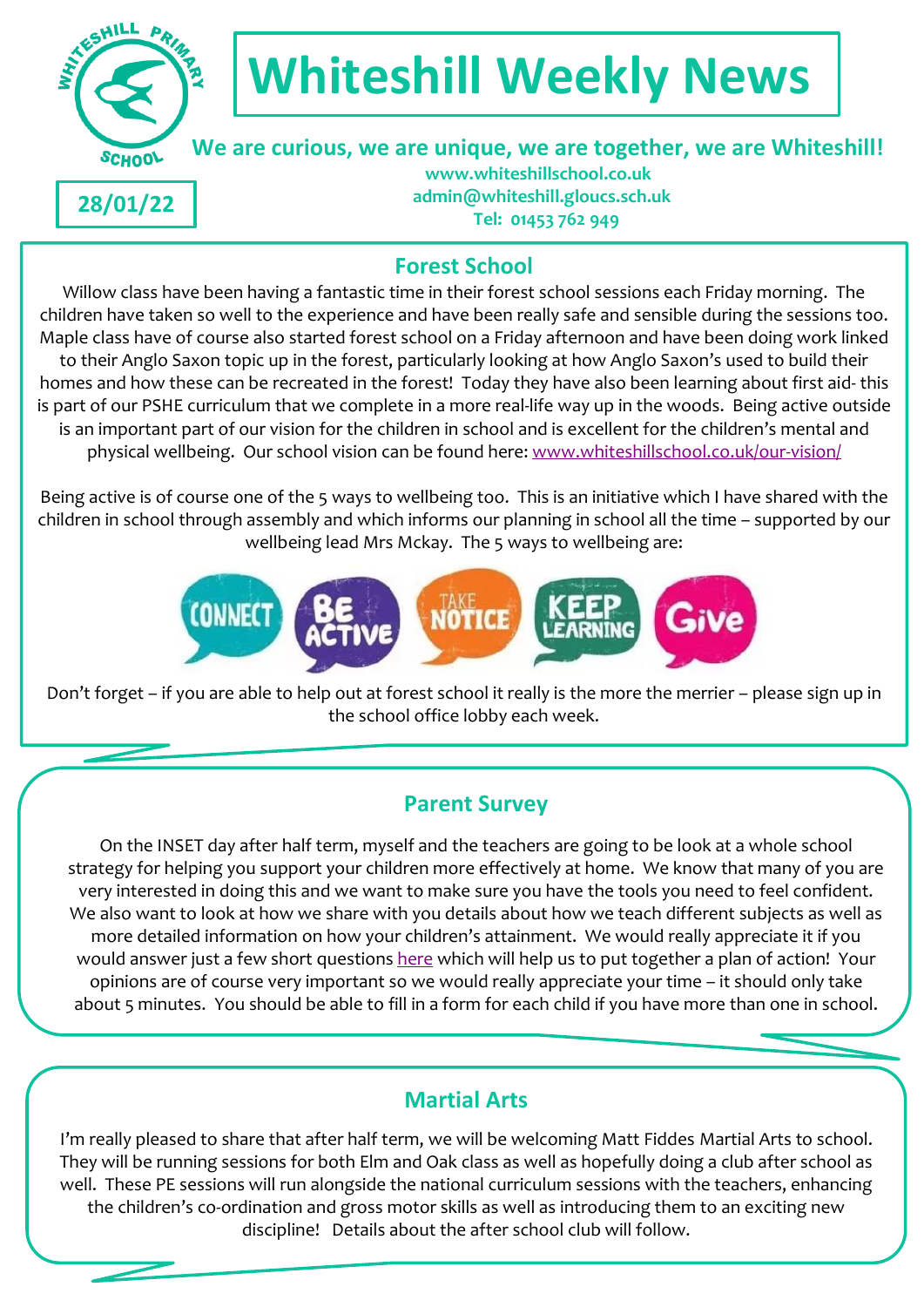#### **SEN Information Report**

Our annual SEN information report can now be found on the school website. Mrs Colman, our SEN coordinator, has worked really hard on this document so that it hopefully sets out clearly what you can expect your child's experience to be like at Whiteshill if they have additional needs and are on our SEN register. If your child has identified SEND needs, please do take a look as it will hopefully help you understand what happens in school in terms of identifying their needs as well as planning and implementing their support. It can be found here: [www.whiteshillschool.co.uk/sen](http://www.whiteshillschool.co.uk/sen)

## **FoWS Working Party – Whitestock**

The Friends of Whiteshill School are already thinking ahead for the summer term! In previous years, FoWS have held a large fundraising event in the summer term known as 'Whitestock'. It involved music, entertainment, food, drink and fun! Many of you will remember the event from previous years. As you can imagine, this is a huge event to put on and it takes a lot of hard work and time behind the scenes. So far, with our new Friends of Whiteshill School team, they have had to work hard to run events with a small group of people and it will simply not be possible to run Whitestock with just the core group involved.

Therefore, the Friends would like to ask you to get on board if you would like Whitestock to go ahead this coming summer. If you want to be part of organising this event, please email [friendsofwhiteshillschool@outlook.com](mailto:friendsofwhiteshillschool@outlook.com) to let them know that you are happy to be part of a working party who will work together to organise and put together Whitestock both in the coming months and on the day of the event. At February half term, the Friends will make a decision about whether the event can go ahead or not, depending on how much support there is and how many people are available to help.

If Whitestock does end up not taking place, don't worry, they have lots of other exciting ideas for how we can fundraise and get together as a community in the summer months which you will be able to get involved with.

## **COVID-19**

We have had a small number of COVID-19 cases in school recently. However, so far these have stayed at a relatively small number. This is thanks to your support with lateral flow testing and hygiene, as well as keeping an eye on symptoms. Thank you very much for all you do in this area. There are a number of schools locally who are experiencing an ever-growing number of cases and some of who had to shut classes etc. so it is something we must still be very aware of.

As you will know, the most important thing is to keep an eye out for the three main symptoms: a new, continuous cough, a high temperature or a loss of sense of taste or smell. If your child experiences any of these symptoms, please keep them off school and book them a PCR test. If you have lateral flow tests at home you can use this – but if it comes back negative you still need to take a PCR and we will not be able to let your child return to school without a negative PCR test. We know that this is frustrating and annoying, but these are national guidelines that we have no choice but to follow.